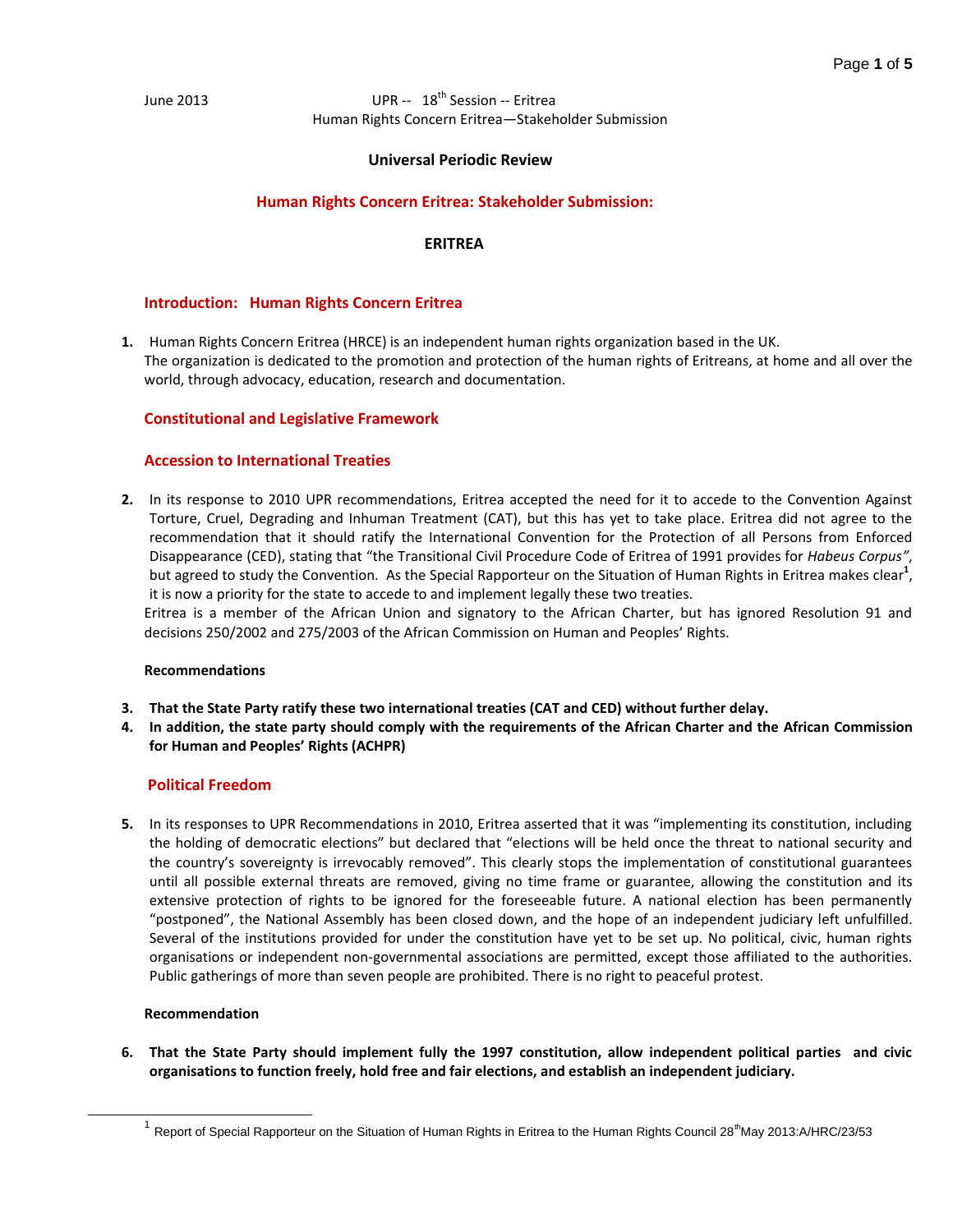## **Freedom of Expression**

**7.** In its responses in 2010, Eritrea stated that it "respects the right to freedom of expression and opinion", and asserted that "No one in Eritrea is detained for expressing his/her views". "Press freedom" was, it admitted, "another matter". This total absence of freedom of expression has been stressed by the African Commission as well as the Special Rapporteur on Eritrea. The number of journalists, teachers, and ordinary citizens expressing views critical of the government who have been interrogated and detained without charge simply for their perceived political opposition may be as high as 10,000<sup>2</sup>. The constitution may guarantee human rights, but those rights are continuously violated by representatives of the state. In the World Press Freedom Index for 2013 created by Reporters Without Borders, Eritrea came 179<sup>th</sup>, (last place in the index for the sixth successive year)<sup>3</sup>. There is no freedom of press. All the private media have been closed since September 2001; to date, at least 30 journalists have been detained incommunicado; and 7 journalists are known to have died in prison due to the harsh prison conditions.

### **Recommendation**

**8. That the State Party implement the 1997 Constitution and affirm the right to freedom of expression of opinions and political views, through all forms of communication, and establish the right to form and join political parties.**

## **Approved Religious Denominations**

**9.** In its response to recommendations in the 2010 UPR, Eritrea asserted that its constitution and laws "expressly provide that citizens have the freedom to practise any religion and to manifest such practice."However, since 2002, the state of Eritrea has only recognized two religions, Christianity and Islam, and, within those, only three Christian denominations, the Orthodox Church of Eritrea, the Roman Catholic Church, and the Evangelical Church of Eritrea, and only the Sunni division of Islam. All other denominations of Christianity, as well as the Shiite and Ahmediya versions of Islam, are illegal, as are Hinduism, Buddhism, and the Bahai religion. This cannot be recognized as full religious freedom.

### **Recommendation**

**10. That the State Party officially amend its laws and constitution to guarantee that people of all faiths may practice their religion freely and without fear.**

## **Religious Freedom**

**11.** In its responses to UPR Recommendations in 2010, Eritrea asserted that "the protection and guarantee of freedom of religion" is "provided by Eritrean laws" and that "every Eritrean has the right to religious belief." It also asserted that "Eritrea does not detain people for their religious belief." However, it is clear from the Report of the Special Rapporteur<sup>4</sup>, that "followers of unrecognized religious denominations such as Jehovah's Witnesses and Evangelical and Pentecostal churches, among others, face persecution and are regularly arrested, detained and tortured, and submitted to severe pressure to renounce their faith. Worshipping at home or possession of religious material, including bibles, can be a reason for arrest." In August 2012, there were 56 Jehovah's Witnesses in prison, and it was reported that a minimum of 2,500 people were currently in jail because of their religious faith, without charge or trial. Even from within the legal Christian denominations, there are numerous religious leaders in prison for their faith, including the rightful Patriarch of the Eritrean Orthodox Church, Patriarch Antonios, who was removed from his position in 2006 and placed under house arrest for asking the government to stop interfering in religious affairs.

### **Recommendation**

l

 $^2$  Report of Special Rapporteur on the Situation of Human Rights in Eritrea to the Human Rights Council 28thMay 2013:A/HRC/23/53

<sup>&</sup>lt;sup>3</sup> [\(http://en.rsf.org/press-freedom-index-2013,1054.html](http://en.rsf.org/press-freedom-index-2013,1054.html))

 $^4$  Report of Special Rapporteur on the Situation of Human Rights in Eritrea to the Human Rights Council 28<sup>th</sup>May 2013:A/HRC/23/53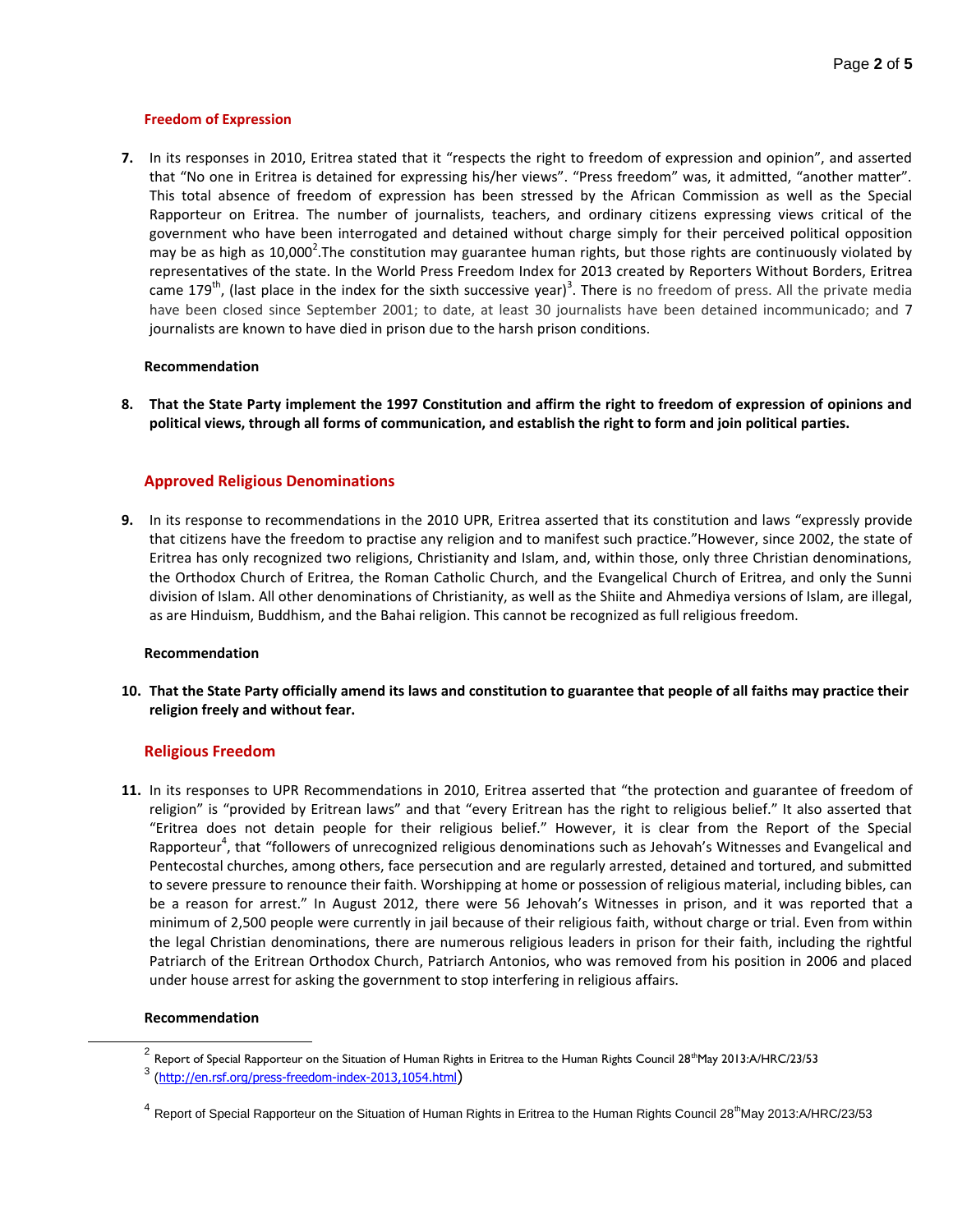**12. That the State Party put an end to the detention of people based on their religious beliefs and issue immediate and clear public orders to security forces to cease arbitrary arrest and detention of people on the basis of their religion or belief.**

# **Compulsory and Indefinite Military Service**

**13.** Out of an estimated population of 5 million, over 380,000 are in active military service. Despite the official length of service being 18 months, most have served 17 years or more<sup>5</sup>. Pacifists and those rejecting military service such as Jehovah's Witnesses are denied education and are stripped of their citizenship rights. Eritrea declared that failure to perform national military service renders offenders liable to strict punishment and rejected recommendations made at the UPR in 2010. To recognize the full human rights of all citizens, it is vital that the right to conscientious objection to military service be recognised and that Eritrea reinstates the option of civilian national service. Female conscripts are sexually, emotionally and physically abused and are often made servants and sex-slaves of military commanders and guards in prisons. Refusal results in heavy military duties, torture and severe punishment. Many end up with unwanted pregnancies, and many more with HIV/AIDS and other STDs. At present, the length of military service can be extended without limit. The relatives of deserters from military service are fined up to \$3000 – or imprisoned indefinitely where they are subjected to hard labour.

## **Recommendation**

**14. That the State Party end the practice of indefinitely extending military service, initiate demobilization for those who have completed 18 months of service, and offer the option of civilian national service. In addition, the state party should end policies that target or punish family members of those who evade national service or seek to flee Eritrea;**

## **Rule of Law: Implementation of Legislation**

## **Disappearance and Detention without Trial**

**15.** In 2010 Eritrea declared that its Civil Procedures Code, providing *Habeus Corpus* provisions, gives protection against disappearances, and that it was studying the International Convention on Protection from Enforced Disappearance (CED). However, multiple disappearances continue of journalists, politicians and soldiers, such as that of Seyoum Tsehaye<sup>6</sup>, who has not been seen since his arrest, although he is believed still to be held at the high security prison of Era' Ero. The Eritrean government refuses to say where such "disappeared" prisoners are; Seyoum's wife was herself imprisoned for asking where her husband was. Tens of thousands of citizens have disappeared; it is impossible to discover the precise number because the government refuses independent access to detention facilities.

## **Recommendation**

**16. That the State Party release all prisoners detained without charge or trial, allow independent monitors access to all detention facilities, and set up effective mechanisms to establish the whereabouts of those who have reportedly disappeared.**

## **Torture**

l

**17.** Eritrea asserted in 2010 that "no person is tortured… by police or military" in Eritrea, and that "the government spares no effort in prosecuting anyone found guilty "of such crimes. Yet physical and psychological torture is known to be used regularly in Eritrean prisons, military barracks and training camps such as Sawa<sup>7</sup>. Torture is systematic and prisoners are routinely beaten. Prisoners are handcuffed 23 hours out of 24, and are given electric shocks and genital torture<sup>8</sup>. Rape,

<sup>5</sup> Human Rights Concern Eritrea : Seminar 31 May 2013:http://hrc-eritrea.org/939

<sup>6&</sup>lt;br>T<http://hrc-eritrea.org/eritrea-voices-of-victims-call-for-greater-pressure-from-international-and-regional-mechanisms><br>7 p. 11.2011 - 2011 - 2011 - 2011 - 2012 - 2012 - 2013 - 2014 - 2014 - 2014 - 2014 - 2014 - 2014 - 20

Report of Special Rapporteur on the Situation of Human Rights in Eritrea to the Human Rights Council 28<sup>th</sup>May 2013:A/HRC/23/53

<sup>8</sup> Human Rights Concern Eritrea : Seminar 31 May 2013:http://hrc-eritrea.org/939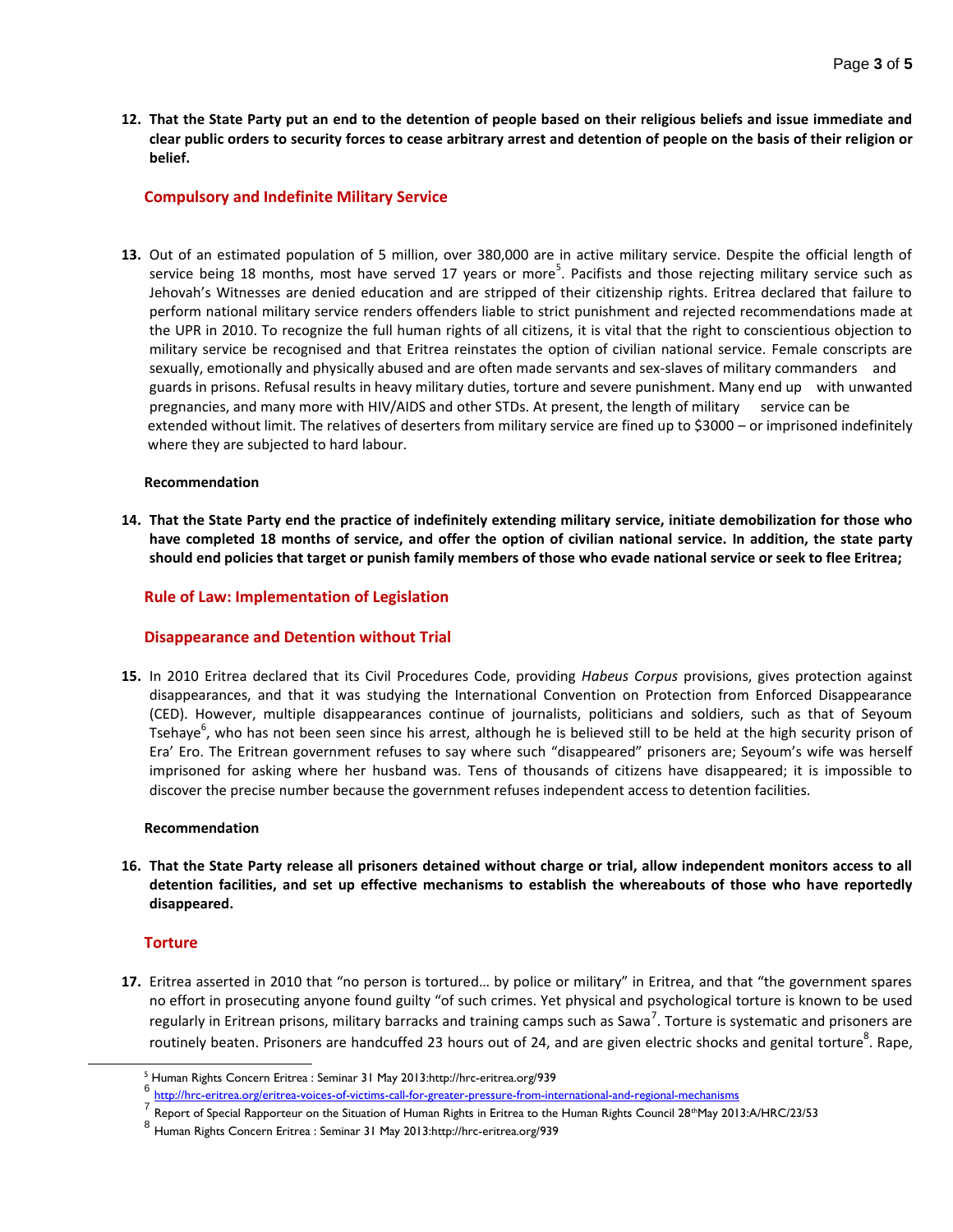sexual slavery and hard labour are common place. Deprivation of sleep, food, water, clothing, and medication are the norm. Inhuman and degrading conditions are standard. Prisons and detention centres, estimated to number over 300, are often underground, with no light, and always overcrowded. Metal shipping containers are used to detain people without ventilation in extremes of hot and cold temperature. No communication with families, legal representatives are allowed, and visitation rights do not exist. All these conditions contribute to a regime of psychological torture.

## **Recommendation**

**18. That the State Party should issue clear orders to the security forces to cease all forms of torture and inhuman treatment and establish adequate mechanisms to ensure the prompt and effective investigation of all allegations of torture and ill-treatment and to bring the perpetrators to justice.**

# **Extra-Judicial Killings and Deaths at Borders**

**19.** An unknown number of people have been shot near the Eritrean borders with Djibouti, Yemen, Ethiopia and Sudan, allegedly for attempting to cross illegally. Former military personnel have confirmed that security forces at the borders have standing orders to implement a shoot-to-kill policy, without mercy or consideration of age, sex or circumstances. There have been many reports by ex-prison officials of extra-judicial executions; the number of deaths is unverifiable, but it is clear that this practice continues unabated.

## **Recommendation**

**20. That the State Party revoke the shoot-to-kill policy at borders and the practice of extra-judicial execution, and institute humane policies for the control of its borders and the treatment of detainees, civilians and those seeking refuge.**

# **Recruitment of Child Soldiers and Use of Child Labour**

- **21.** Eritrea signed and ratified the Convention on the Rights of the Child and acceded to the Optional Protocol on the involvement of children in armed conflict in 1994. In 2010, Eritrea denied the forced recruitment of children under the age of 18 into the armed forces or that child labour was practised in the country. But Eritrea admitted that there is a temporary detention centre for children in the central region, and accepted the need to ratify the ILO Convention 182 on Child Labour. To attend 12<sup>th</sup> grade schooling, students are forced to go to military training camps in which they undergo 6 months of military training; there are substantial numbers of students under 18 years of age in these camps performing military training. According to reliable witnesses, underage children who fail to attend school are detained and sent to military camps such as Wia. These recruits include some children who are as young as 11 years old. These underage recruits include refugee children who are repatriated by the Sudanese armed forces to Eritrea.
- **22.** Child labour starts with the compulsory summer vacation camps for all students at junior and secondary schools; most students are under the age of 18 and for 45 days they are compelled to undertake manual labour. Forced underage recruitment and the detention and ill-treatment of boys and girls under the age of 18 during military service were reported by the Committee for the Rights of the Child<sup>9</sup>. The growing militarisation of education in Eritrea is a disturbing feature of Eritrean society. The only university in the country (Asmara University) has been closed since 2006, and education beyond the age of 15-18 appears to have been delegated to the military. Surveillance of school premises by military personnel is widely practised. It is essential that education be separated from military intervention and control if a healthy and peaceful civic society is to be established.

## **Recommendation**

l

**23. That the State Party stop the recruitment of child soldiers into its armed forces and ensure that no students and children under the age of 18 are forced to undertake labour for state or private enterprises.**

 $^{9}$  CRC/C/ERI/CO/3, paras. 70-71.